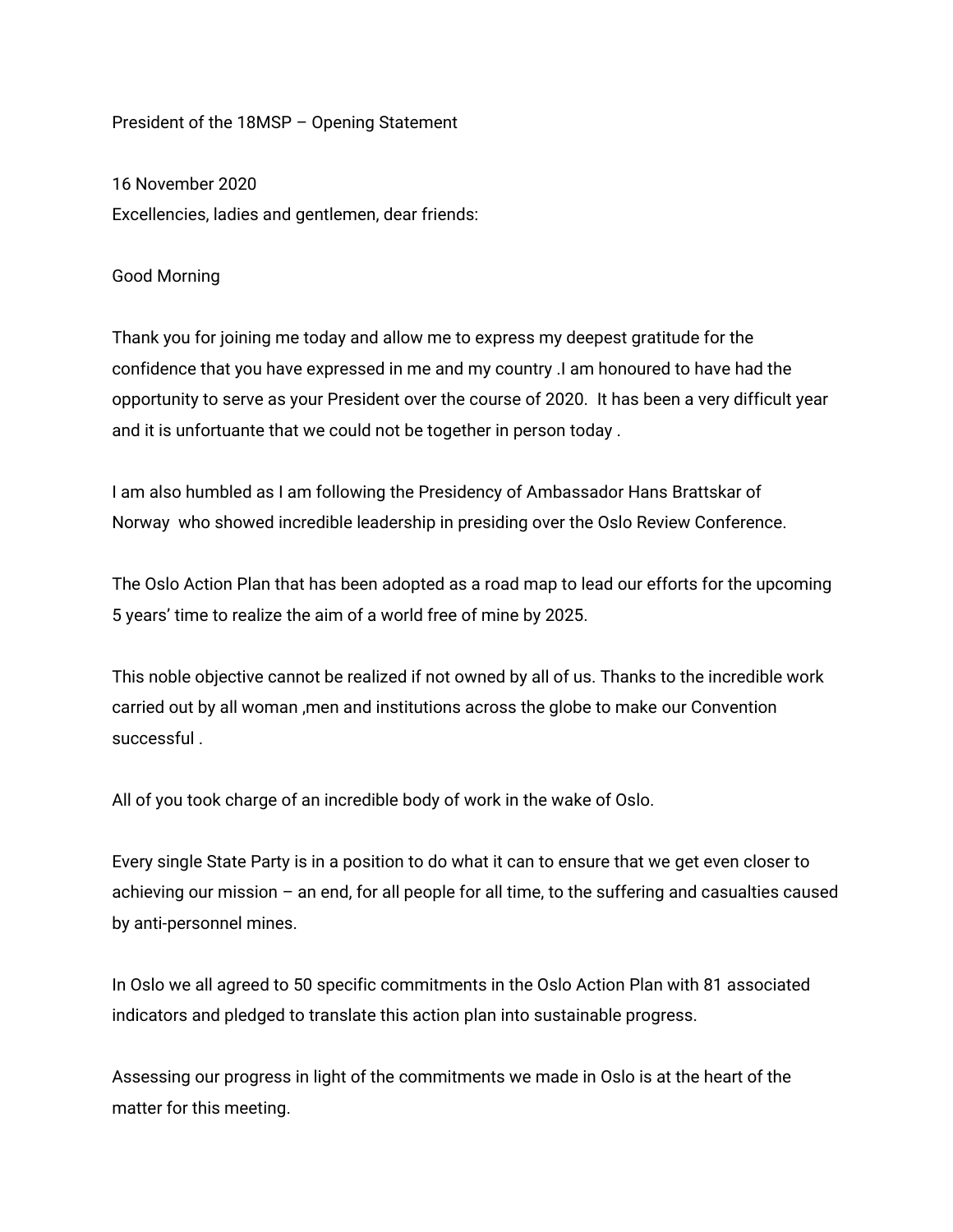On the basis of the efforts reported by the States Parties since Oslo, together with the Committees we have prepared a document on the Achieving the Aims of the Oslo Action Plan: Draft Progress Report 2019-2020 and Oslo Action Plan: status of implementation.

I hope this report will serve as a comprehensive baseline of where we are in our implementation efforts and what remains to be done in line with what has been reported by States Parties. I want to thank all those States that have submitted information and to the Committees of their excellent work. This is a live document and I am certain that we will see things move forward as we improve our reporting and further our implementation efforts.

This has been an incredibly difficult year as we have all confronted the threat of the ongoing global pandemic. But it has been incredible as well to see States Parties persevere with their implementation efforts. Allow me to commend those organizations that continue to work in support of States Parties during this time. And, importantly to those States in a position to provide assistance that have continued to lend their support. It is important that your support not only continue but is redoubled to make up for any lost time caused by the global pandemic.

Only one year since Oslo illustrates that, while we are continuing to head in the right direction, we must not become complacent:

• While stockpile destruction remains a great success story, challenges remain.

• While mine affected States Parties are progressively reporting completion of mine clearance obligations, and we will hear from two of these States Parties over the course of this meeting, this meeting will have to deal with the requests of those who have indicated that it will still take more years to complete the task.

• While great strides have been taken by States Parties to address the needs and guarantee the rights of landmine survivors, the challenges faced by these women, girls, boys and men are profound and much more needs to be done.

• While a high-level effort has been undertaken to promote further acceptance of the